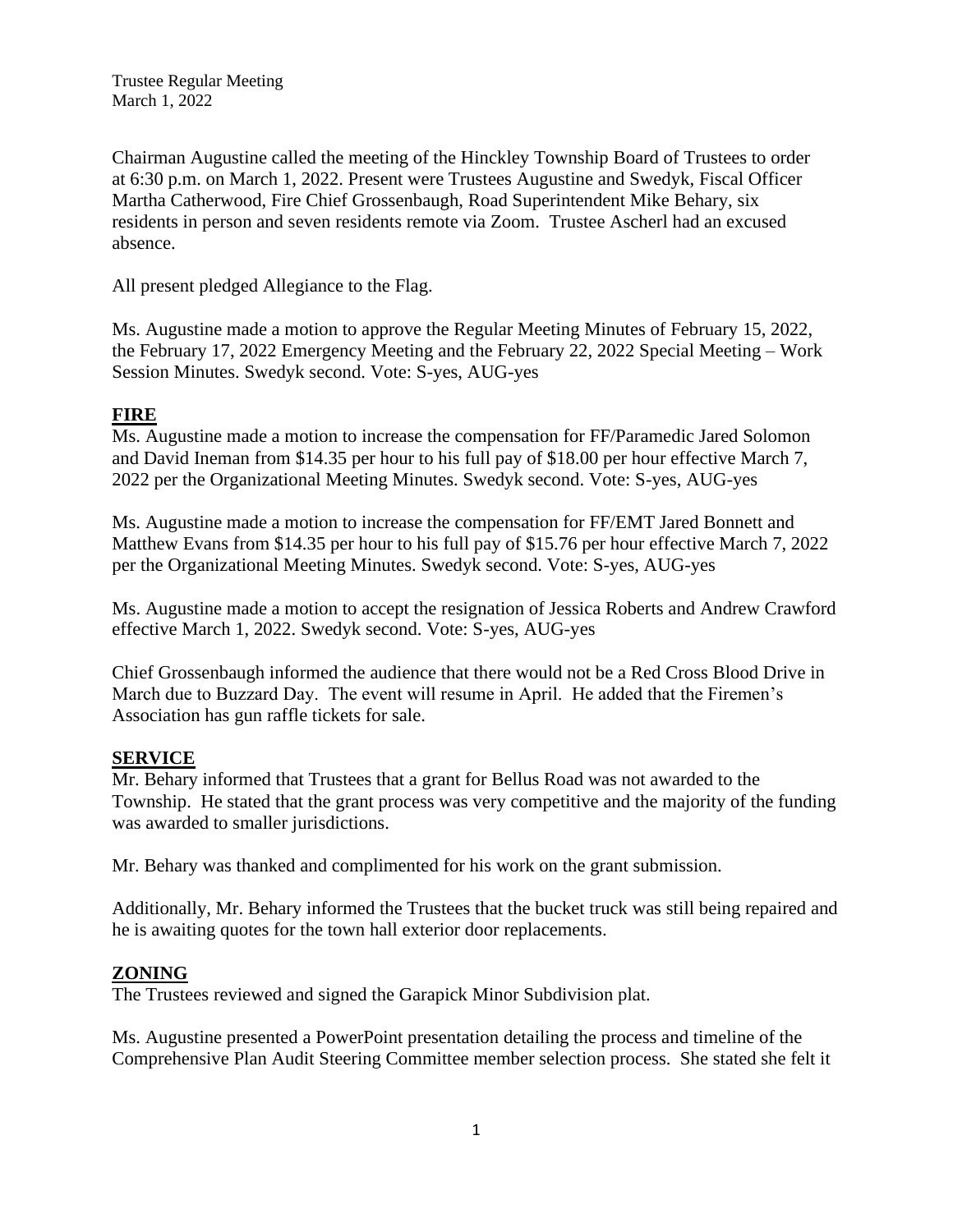Trustee Regular Meeting March 1, 2022

was important to counter the concerns presented by Protect Hinckley related to the selection process.

*Note: The presentation has been included as part of the Public Record.*

The Trustees discussed the option of adding additional members to the Comprehensive Plan Audit Steering Committee. Both Trustee Augustine and Trustee Ascherl have discussed the additions with Arthur Schmidt (OHM), Mr. Schmidt has no issue with adding additional members.

Mr. Swedyk commented that the steering committee will not be making the end decision on the process, that decision is for the Trustees. He added that he does not know if adding members will provide the mix of residents that the public is looking for, and, since one meeting has already been held, he asked residents to look at the process objectively to attain a positive result.

## **TRUSTEES**

Mr. Swedyk stated that the Zoom files can be downloaded on an external drive, He is awaiting additional information from Light House Solutions as to the best storage option.

Minor modifications in the former fire station east wall project need to be made by the Architect. Mr. Swedyk will present the final bid documents and dates at the next meeting. Mr. Swedyk added that he is working on drafting a policy for Fuel Inventory and Storage in accordance with the Auditor of State Bulletin guidelines.

Ms. Augustine provided the following:

- HB51 has passed at the State allowing for virtual meeting participation. Public notice will be required prior to effecting virtual meeting participation.
- Trustee work session on the second and fourth Tuesday of the month will be held at 9:30 a.m.
- One Zoning Commission alternate opening will be open and accepting applications until March 16, 2022 at noon.
- Zoning legal notices must be available to everyone through printed and electronic means.
- An opening exists for a Township meeting proctor. Ms. Augustine will ask Lynne Rotunda, the current Administrative Office Assistant, if she is interested.
- The Hinckley Chamber of Commerce Buzzard Day event will be held on March 20. 2022 at the Hinckley Elementary School.
- Citizen of the Year nominations are being accepted until March 14, 2022

## **FISCAL OFFICER**

Mrs. Catherwood stated the fund status is \$7,005,055.36.

Ms. Augustine made a motion to pay the bills/payroll in the amount \$146,954.77. Sweydk second. Vote: S-yes, AUG-yes